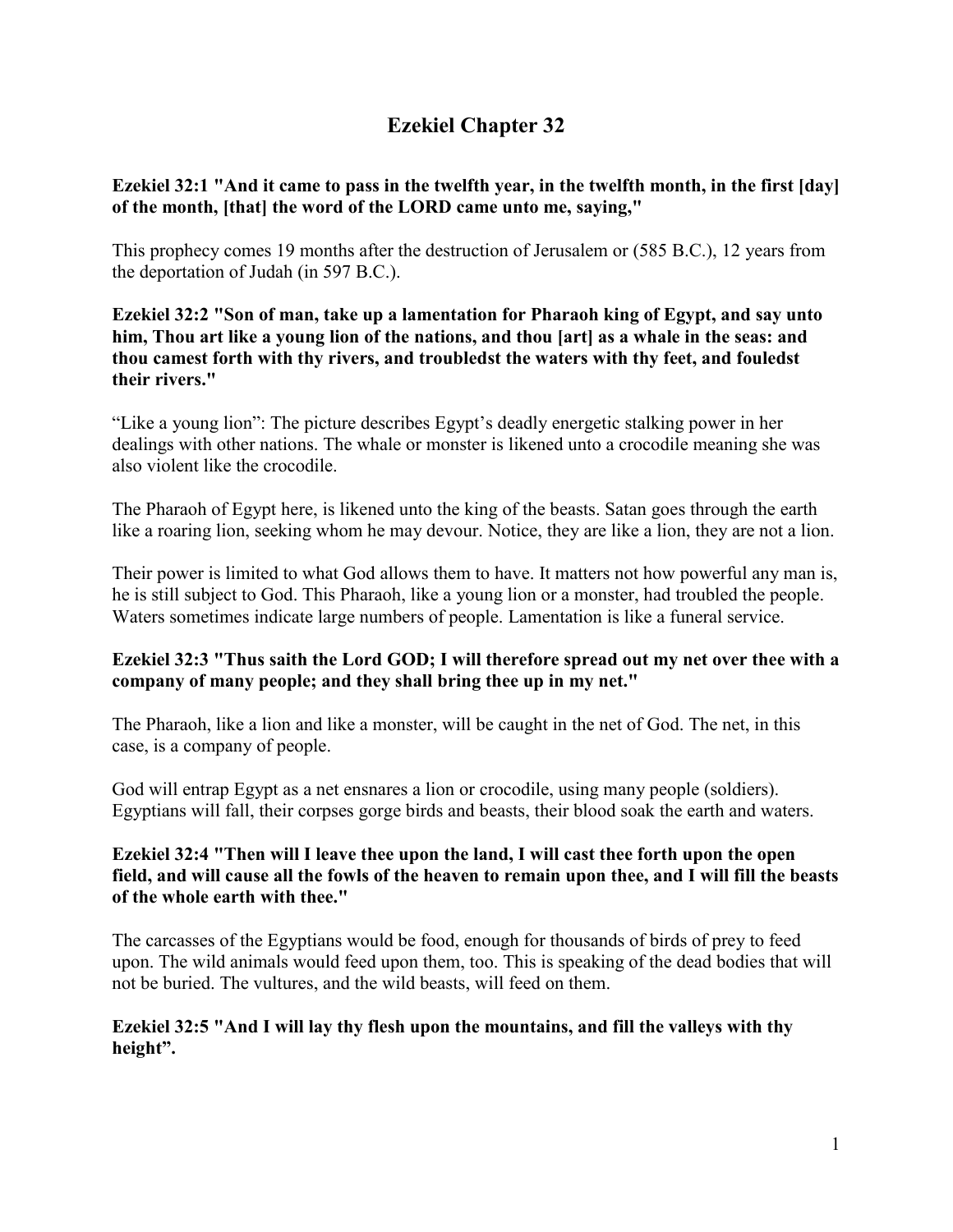This is saying wherever they die; they will become food for the birds (vultures), and the wild beasts.

### **Ezekiel 32:6 "I will also water with thy blood the land wherein thou swimmest, [even] to the mountains; and the rivers shall be full of thee."**

This is speaking of the vast numbers of people; whose blood will fill and contaminate the waters when they are killed.

### **Ezekiel 32:7 "And when I shall put thee out, I will cover the heaven, and make the stars thereof dark; I will cover the sun with a cloud, and the moon shall not give her light."**

This darkness is caused by God. This "darkness" could be speaking of spiritual darkness as well as to physical darkness.

This is likely a reference to Pharaoh, whose life and power is extinguished, and all the rest of the leaders and people basking in his light are plunged into darkness.

### **Ezekiel 32:8 "All the bright lights of heaven will I make dark over thee, and set darkness upon thy land, saith the Lord GOD."**

This is saying, their blessing has been withdrawn and judgment has come.

### **Ezekiel 32:9 "I will also vex the hearts of many people, when I shall bring thy destruction among the nations, into the countries which thou hast not known."**

The downfall of so great a nation of the world would cause those, who are committing similar sins, to be seriously concerned for their own state of affairs.

### **Ezekiel 32:10 "Yea, I will make many people amazed at thee, and their kings shall be horribly afraid for thee, when I shall brandish my sword before them; and they shall tremble at [every] moment, every man for his own life, in the day of thy fall."**

If God can put Pharaoh and Egypt down, think what He could do to them. God will not only bring Egypt down, but will do it in front of all the other countries. This will cause them to examine themselves and see whether they are right with God. Many of them would feel such guilt at their own sins; they fear they will be next.

### **Ezekiel 32:11 "For thus saith the Lord GOD; The sword of the king of Babylon shall come upon thee."**

We cannot say it enough; the sword of Babylon was put in their hand by God. They are carrying out the chastisement of God on these people. God even uses Satan to chastise His people at times.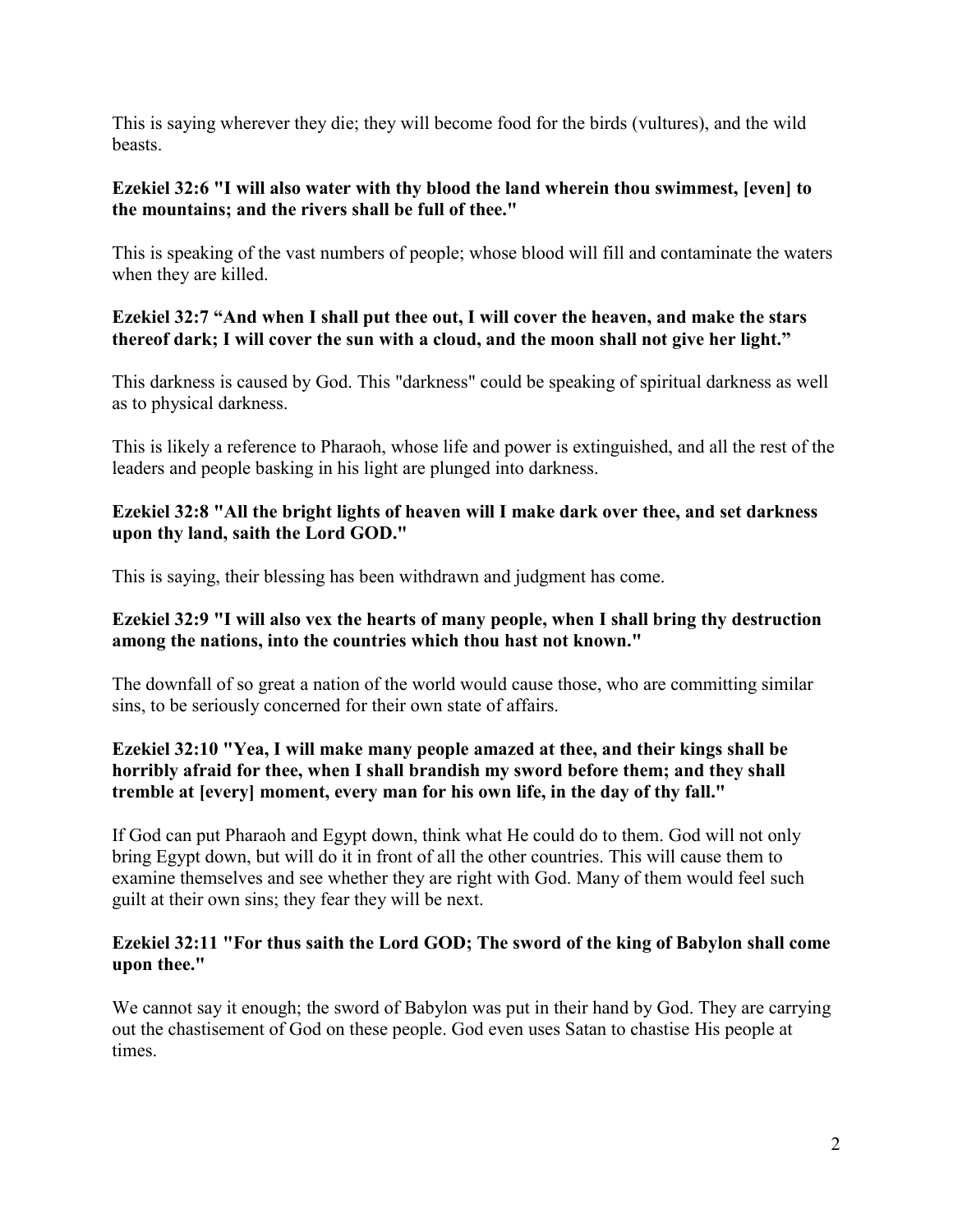This is the definite identification of the conqueror (as in 30:10), when Nebuchadnezzar is actually named.

### **Ezekiel 32:12 "By the swords of the mighty will I cause thy multitude to fall, the terrible of the nations, all of them: and they shall spoil the pomp of Egypt, and all the multitude thereof shall be destroyed."**

Egypt is not completely destroyed at this time by Nebuchadnezzar (as we saw in 29:12), Egypt was made desolate in the midst of the countries for 40 years. This is speaking of a future time, when Egypt (world), will be destroyed. This has to be speaking of a future event.

### **Ezekiel 32:13 "I will destroy also all the beasts thereof from beside the great waters; neither shall the foot of man trouble them any more, nor the hoofs of beasts trouble them."**

With no men or beasts to stir up the mud in the Nile and its branches, the water will be clear and flow smoothly. Since the river was the center of all life, this pictures the devastation graphically.

### **Ezekiel 32:14 "Then will I make their waters deep, and cause their rivers to run like oil, saith the Lord GOD."**

This is speaking of a time, when man will not impair the river from running. It appears, there is so much death in the land that the rivers will flow without any hindrance at all. It appears, the entire generation has been destroyed. This has never been recorded in history, so it has to be speaking of a future time.

### **Ezekiel 32:15 "When I shall make the land of Egypt desolate, and the country shall be destitute of that whereof it was full, when I shall smite all them that dwell therein, then shall they know that I [am] the LORD."**

This speaks of such destruction, that it is almost as if it is the annihilation of these people. The word "all" in the verse, is speaking of everyone.

### **Ezekiel 32:16 "This [is] the lamentation wherewith they shall lament her: the daughters of the nations shall lament her: they shall lament for her, [even] for Egypt, and for all her multitude, saith the Lord GOD."**

There would have to be a funeral service for the death of so great a people. This could be speaking of the time of God's wrath at the end of our generation.

### **Ezekiel 32:17 "It came to pass also in the twelfth year, in the fifteenth [day] of the month, [that] the word of the LORD came unto me, saying,"**

This appears to be about two weeks, after the prophecy given at the beginning of this lesson.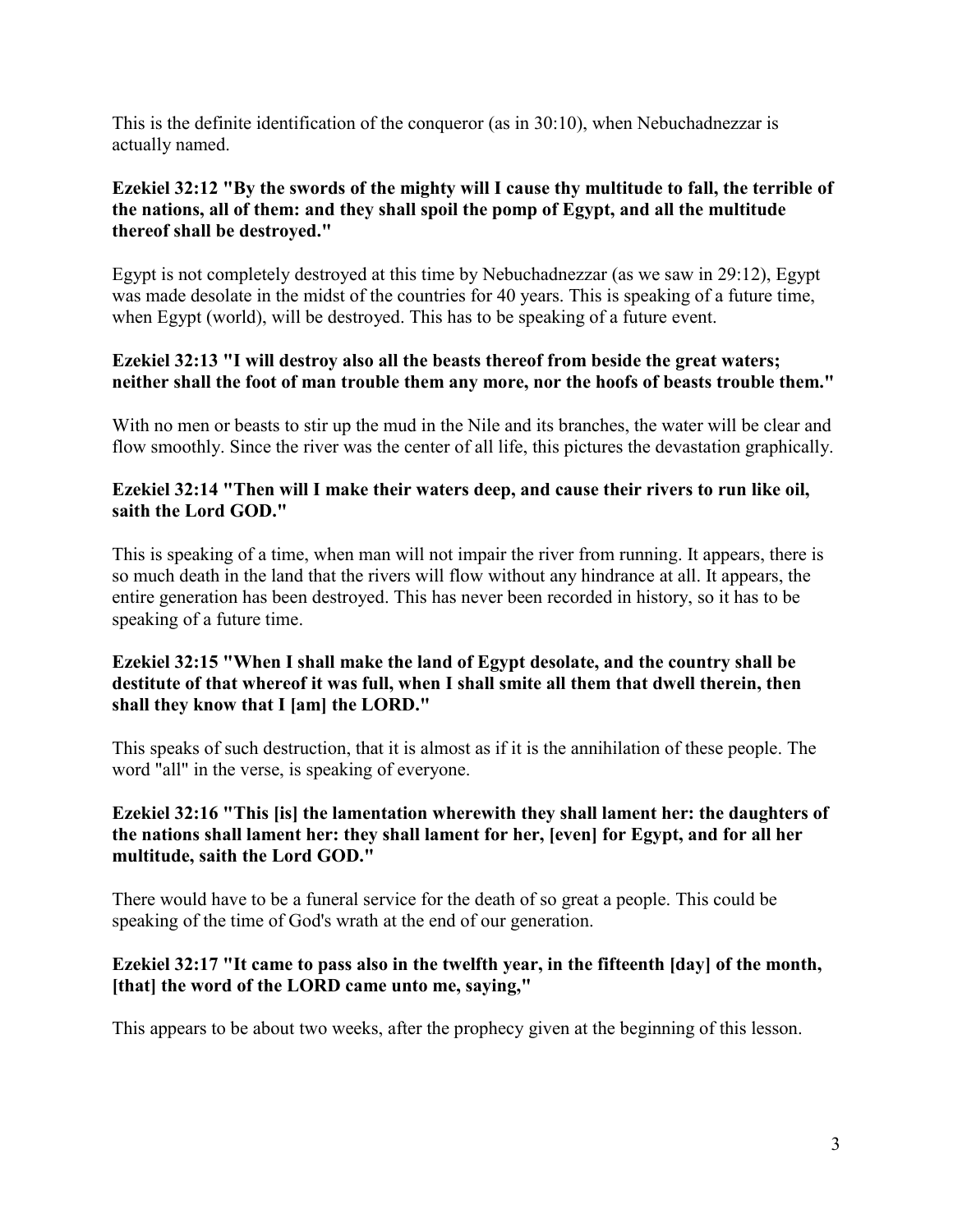### **Ezekiel 32:18 "Son of man, wail for the multitude of Egypt, and cast them down, [even] her, and the daughters of the famous nations, unto the nether parts of the earth, with them that go down into the pit."**

We see from this, that not only do their physical bodies die, but they are condemned to hell, as well. This is something to really wail about. This is not just Egypt, but all the nations that have sinned so greatly.

The pit refers to Sheol or the grave.

### **Ezekiel 32:19 "Whom dost thou pass in beauty? go down, and be thou laid with the uncircumcised."**

Ezekiel is speaking of the uncircumcised, as those who have lost their souls. They have lost their souls and bodies in hell. God has condemned them for their terrible sins.

The prophet followed Egypt and her people beyond the grave. The king of Egypt is addressed by the other nations in "hell," taunting him as he is on the same level with them.

This shows that there is conscious existence and fixed destiny beyond death (see Luke 16:19-31 which is the story of Lazarus and the rich man).

### **Ezekiel 32:20 "They shall fall in the midst of [them that are] slain by the sword: she is delivered to the sword: draw her and all her multitudes."**

The Scripture above is speaking of those who died going on to hell for the second death. Notice, that it is God who judges a person worthy of hell.

Luke 12:5 "But I will forewarn you whom ye shall fear: Fear him, which after he hath killed hath power to cast into hell; yea, I say unto you, Fear him."

### **Ezekiel 32:21 "The strong among the mighty shall speak to him out of the midst of hell with them that help him: they are gone down, they lie uncircumcised, slain by the sword."**

This is speaking of those who have died in their sinful condition. They have not repented. They died, before they repented, and are in hell.

### **Ezekiel 32:22 "Asshur [is] there and all her company: his graves [are] about him: all of them slain, fallen by the sword:"**

Ezekiel is now speaking of those who had known greatness on the earth, but worshipped false gods, and wound up in hell.

Asshur is Assyria. The slain of several nations are pictured in the afterlife: Assyria (verses 22- 23), Elam (verses 24-25), Meshech and Tubal (verses 26-28), and Edom (verses 29-30).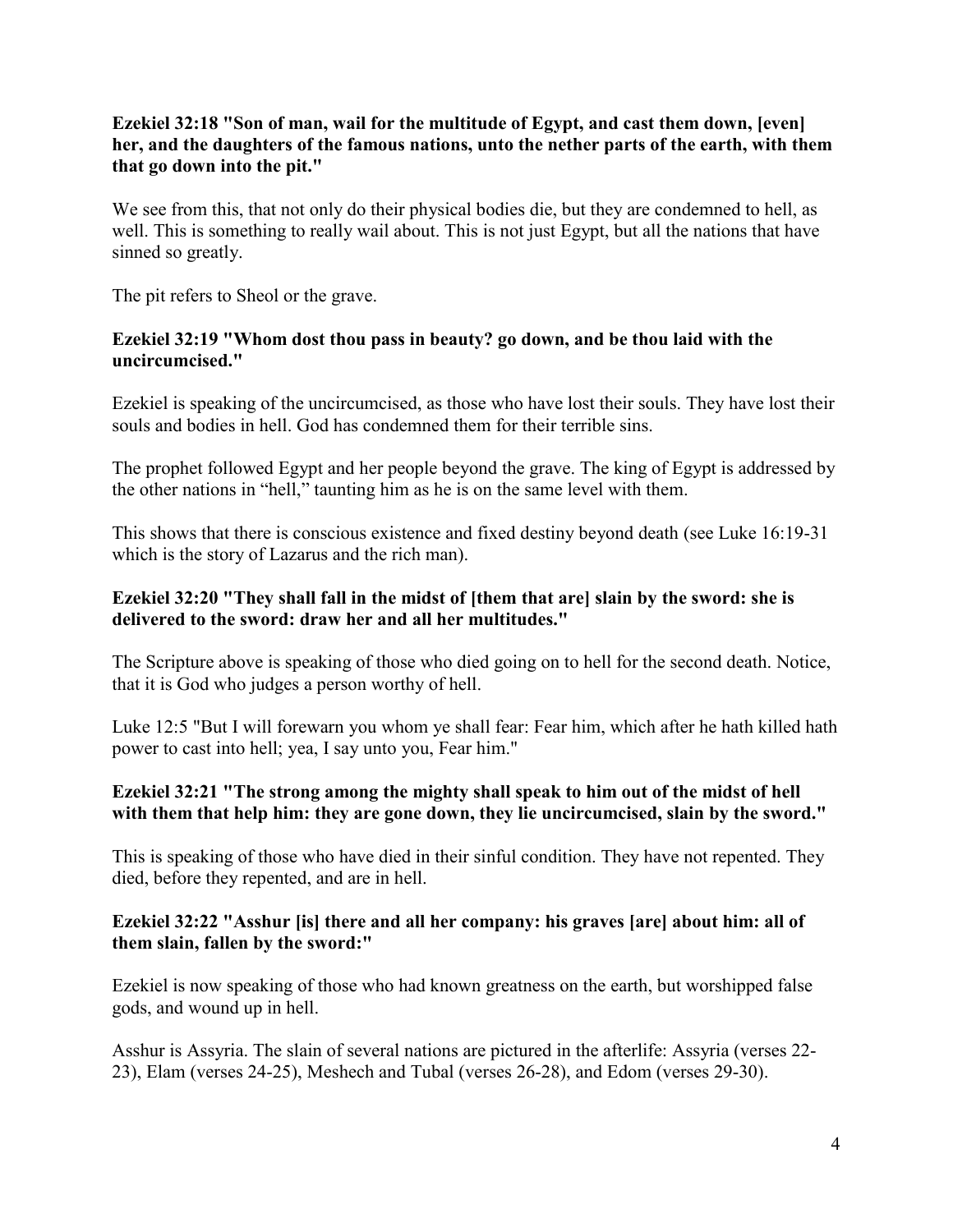Although mighty for a time on earth, the fallen lie as defeated equals in death, all conquered by God and consigned to eternal hell (verse 21).

### **Ezekiel 32:23 "Whose graves are set in the sides of the pit, and her company is round about her grave: all of them slain, fallen by the sword, which caused terror in the land of the living."**

They had done terrible things to others while they were upon the earth, and now, they are in the very pit itself.

### **Ezekiel 32:24 "There [is] Elam and all her multitude round about her grave, all of them slain, fallen by the sword, which are gone down uncircumcised into the nether parts of the earth, which caused their terror in the land of the living; yet have they borne their shame with them that go down to the pit."**

This Elam seemed to be with the evil Sennacherib. This seems to be a list of those, who lived gloriously on the earth, and were very evil. They have died, and been judged worthy of hell.

**Ezekiel 32:25 "They have set her a bed in the midst of the slain with all her multitude: her graves [are] round about him: all of them uncircumcised, slain by the sword: though their terror was caused in the land of the living, yet have they borne their shame with them that go down to the pit: he is put in the midst of [them that be] slain."**

The "bed" in the Scripture above, seems to indicate sleeping in the cemetery, but that is not where they stayed. They are in hell, with all of those who died in their sin (called the uncircumcised).

### **Ezekiel 32:26 "There [is] Meshech, Tubal, and all her multitude: her graves [are] round about him: all of them uncircumcised, slain by the sword, though they caused their terror in the land of the living."**

Meshech and Tubal are mentioned with Gog later on in these lessons. They are all involved in the battle of Armageddon. We see from this, that this is speaking of what happens to these people, when they stand before the Judge of all the world, and are condemned to hell. This is not something that happens in Ezekiel's time, but is looking to the end times.

### **Ezekiel 32:27 "And they shall not lie with the mighty [that are] fallen of the uncircumcised, which are gone down to hell with their weapons of war: and they have laid their swords under their heads, but their iniquities shall be upon their bones, though [they were] the terror of the mighty in the land of the living."**

The mighty warriors who had been buried after their death had their sword buried with them under their heads. These were evil men we have been reading about, and they were not even buried. They were eaten of vultures, when they died.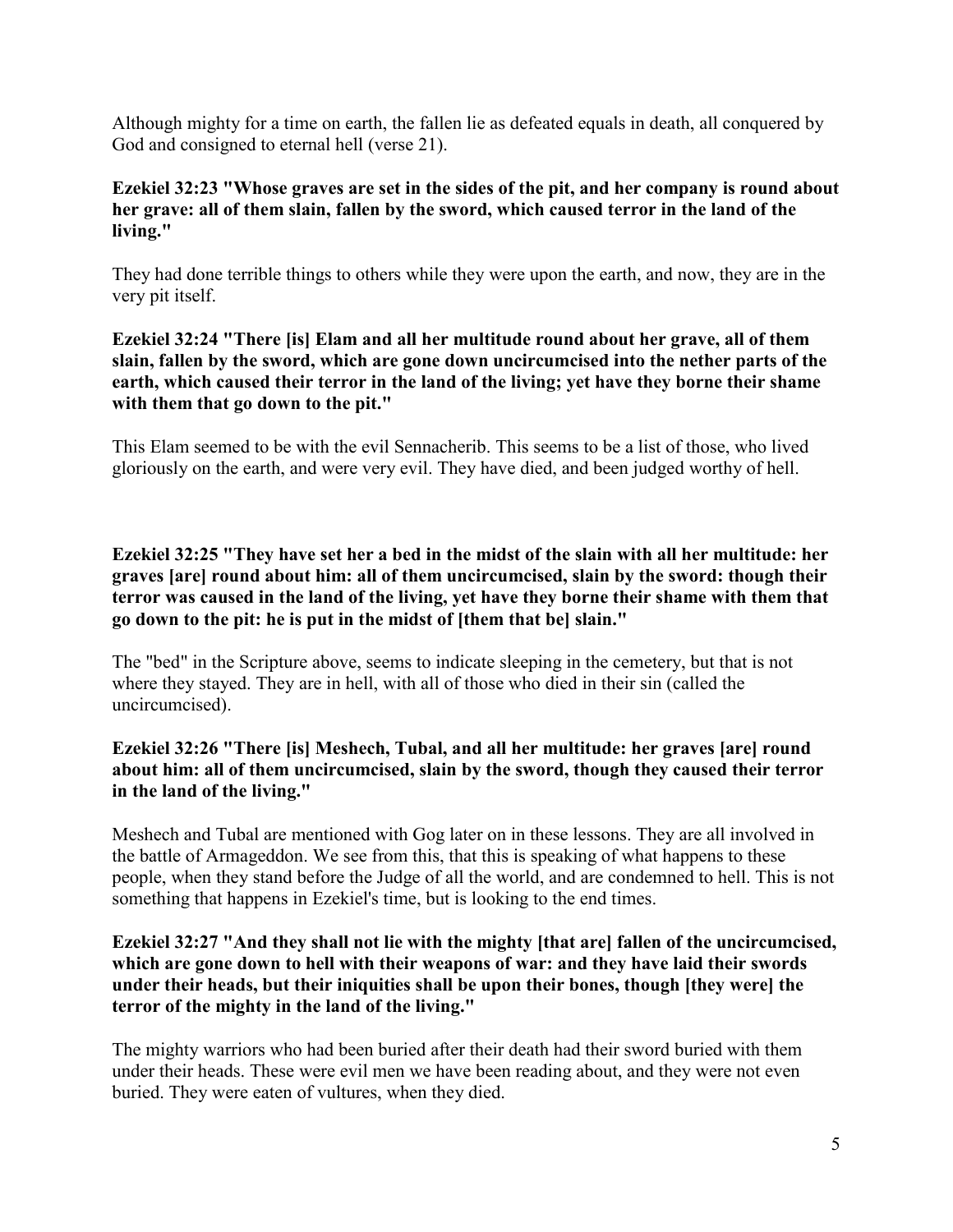### **Ezekiel 32:28 "Yea, thou shalt be broken in the midst of the uncircumcised, and shalt lie with [them that are] slain with the sword."**

Ezekiel, being a Hebrew, speaks of the unsaved as the uncircumcised.

**Ezekiel 32:29 "There [is] Edom, her kings, and all her princes, which with their might are laid by [them that were] slain by the sword: they shall lie with the uncircumcised, and with them that go down to the pit."**

Edom consists of the descendants of Esau. He had no respect for his birthright. All of these people are condemned to hell.

**Ezekiel 32:30 "There [be] the princes of the north, all of them, and all the Zidonians, which are gone down with the slain; with their terror they are ashamed of their might; and they lie uncircumcised with [them that be] slain by the sword, and bear their shame with them that go down to the pit."**

The area these are from includes Damascus, Hamath, and Arpad.

### **Ezekiel 32:31 "Pharaoh shall see them, and shall be comforted over all his multitude, [even] Pharaoh and all his army slain by the sword, saith the Lord GOD."**

It will be little consolation to know that there are millions more people down in hell, besides Pharaoh and his followers.

It is a strange comfort coming from the recognition that he and his people were not alone in misery and doom.

### **Ezekiel 32:32 "For I have caused my terror in the land of the living: and he shall be laid in the midst of the uncircumcised with [them that are] slain with the sword, [even] Pharaoh and all his multitude, saith the Lord GOD."**

The terror God has caused is the judgment against all who are unrepentant sinners. All of the ones we have talked about in this lesson are those who worshipped false gods. They were idolaters. They were also, a terror to God's people. They died in their sins. Some will, probably, say how cruel this is of God.

All through these lessons, He warned them over and over, and they did not repent. They actually sent themselves to hell, because they refused salvation.

## **Ezekiel Chapter 32 Questions**

1. When was this prophecy given?